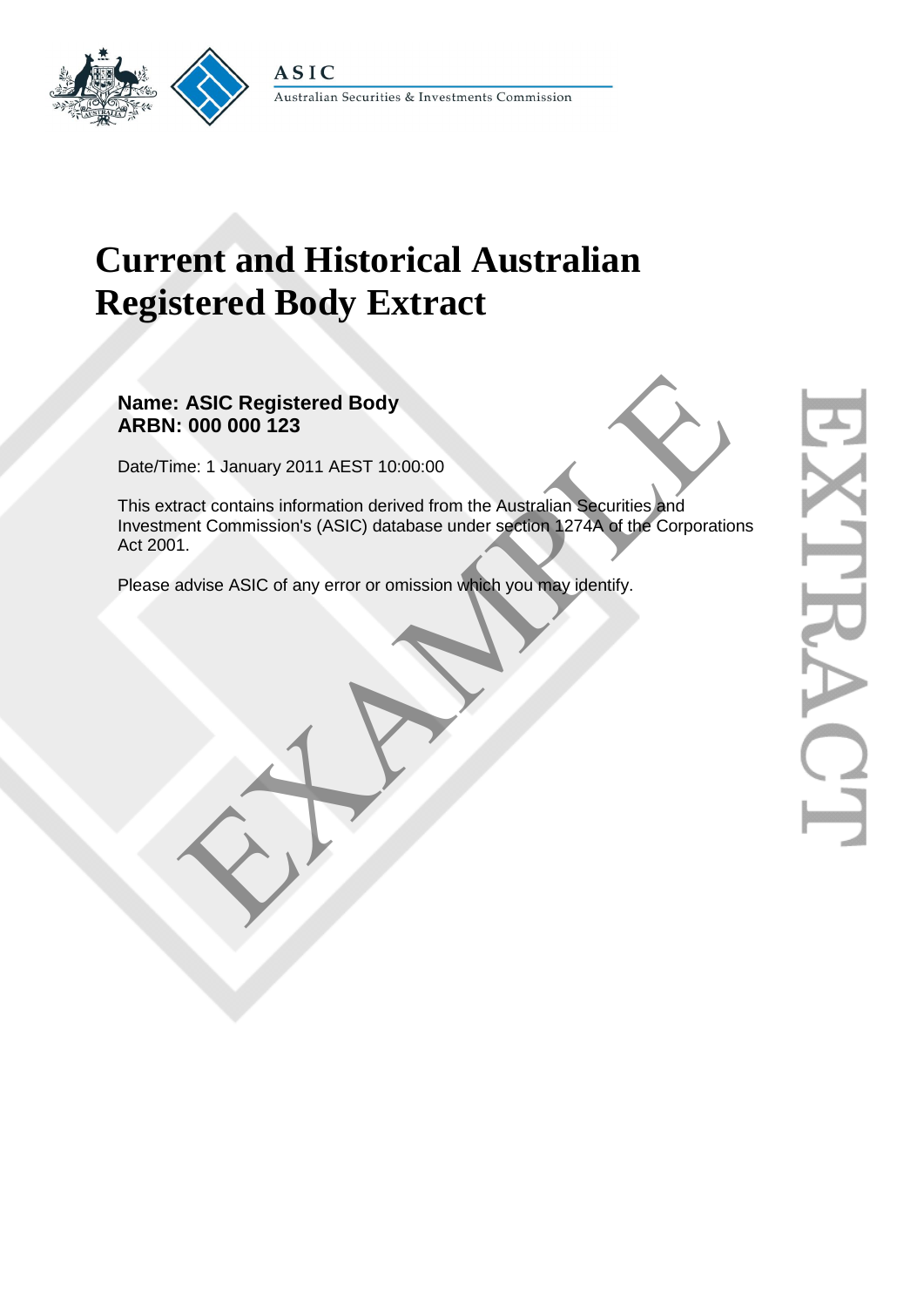| <b>Organisation Details</b>                                                                                                                                                                                                           |                                                                                                                                                                                                                    | <b>Document Number</b> |
|---------------------------------------------------------------------------------------------------------------------------------------------------------------------------------------------------------------------------------------|--------------------------------------------------------------------------------------------------------------------------------------------------------------------------------------------------------------------|------------------------|
| <b>Current Organisation Details</b>                                                                                                                                                                                                   |                                                                                                                                                                                                                    |                        |
| Name:<br>ARBN:<br>ABN:<br>Registered in:<br>Registration date:<br>Next review date:<br>Name start date:<br>Previous state number:<br>Status:<br>Date deregistered:<br>Deregistration reason:<br>Deregistration code:<br>Company type: | <b>ASIC Registered Body</b><br>000 000 123<br>11 000 000 123<br><b>New South Wales</b><br>01/01/2011<br>01/01/2011<br>01/01/2011<br>BN0000123<br>Deregistered<br>01/01/2011<br>s 509<br><b>SOFF</b><br><b>RACN</b> | 000 000 123            |
| Class:<br>Subclass:                                                                                                                                                                                                                   | <b>LMSG</b><br><b>NONE</b>                                                                                                                                                                                         |                        |
| Previous Organisation Details from 01/01/2011 to 01/01/2011                                                                                                                                                                           |                                                                                                                                                                                                                    |                        |
| Name:<br>Name start:<br>Status:<br>Type:<br>Class:<br>Subclass:                                                                                                                                                                       | <b>ASIC ARB</b><br>01/01/2011<br><b>REGD</b><br><b>RACN</b><br><b>LMSG</b><br><b>NONE</b>                                                                                                                          | 000 000 123            |
|                                                                                                                                                                                                                                       |                                                                                                                                                                                                                    |                        |
| <b>Address Details</b>                                                                                                                                                                                                                |                                                                                                                                                                                                                    | <b>Document Number</b> |
| <b>Current</b><br>Principal place of business<br>address:<br>Start date:                                                                                                                                                              | 123 New Street<br>Melbourne VIC 3000<br>01/01/2011                                                                                                                                                                 | 000 000 123            |
| Registered office address:<br>Start date:                                                                                                                                                                                             | 123 New Street<br>Melbourne VIC 3000<br>01/01/2011                                                                                                                                                                 | 000 000 123            |
| <b>Historical</b>                                                                                                                                                                                                                     |                                                                                                                                                                                                                    |                        |
| Registered office address:<br>Start date:<br>Cease date:                                                                                                                                                                              | 123 New Street<br>Melbourne VIC 3000<br>01/01/2011<br>01/01/2011                                                                                                                                                   | 000 000 123            |
| Principal place of business<br>address:<br>Start date:<br>Cease date:                                                                                                                                                                 | 123 New Street<br>Melbourne VIC 3000<br>01/01/2011<br>01/01/2011                                                                                                                                                   | 000 000 123            |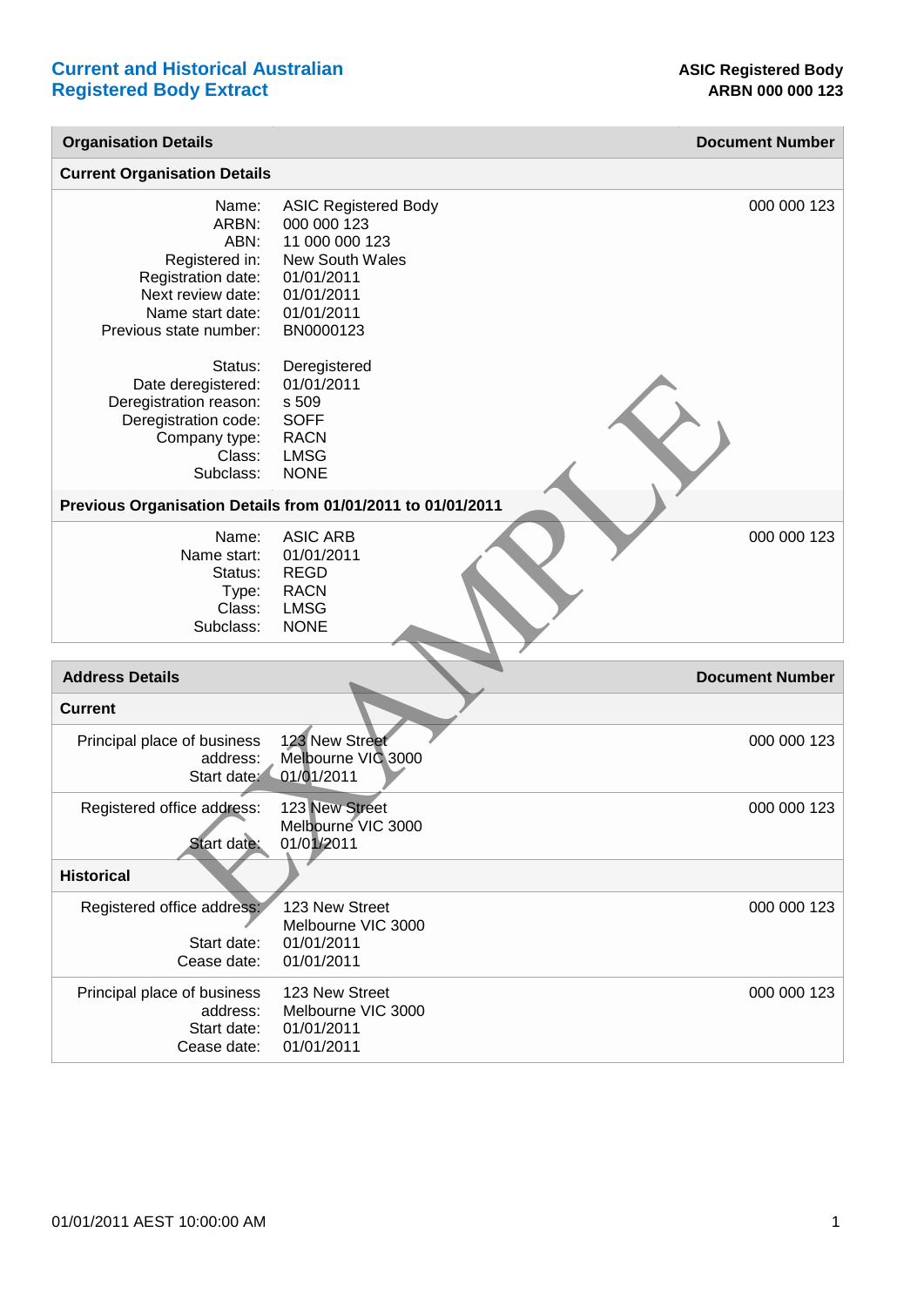## **Current and Historical Australian** *b* **Current and Historical Australian** *and Legistered Body* **Registered Body Extract ARBN 000 000 123**

#### **Contact Address**

Section 146A of the Corporations Act 2001 states 'A contact address is the address to which communications and notices are sent from ASIC to the company.'

| Address:    | 123 New Street     |
|-------------|--------------------|
|             | Melbourne VIC 3000 |
| Start date: | 01/01/2011         |

| <b>Officeholders and Other Roles</b>                                                |                                                                                                                           | <b>Document Number</b> |
|-------------------------------------------------------------------------------------|---------------------------------------------------------------------------------------------------------------------------|------------------------|
| <b>Directors</b>                                                                    |                                                                                                                           |                        |
| Name:<br>Address:<br>Born:<br>Appointment date:                                     | Jane Citizen<br>123 New Street<br>Melbourne VIC 3000<br>01/01/2011<br>01/01/2011                                          | 000 000 123            |
| <b>Previous Directors</b>                                                           |                                                                                                                           |                        |
| Name:<br>Address:<br>Born:<br>Appointment date:<br>Cease date:                      | John Citizen<br>123 New Street<br>Melbourne VIC 3000<br>01/01/2011<br>01/01/2011<br>01/01/2011                            | 000 000 123            |
| <b>External Administrator</b>                                                       |                                                                                                                           |                        |
| Role:<br>Type:<br>Name:<br>Address:<br>Appointment date:<br>Court no:               | Liquidator<br>Court<br>Jane Citizen<br>123 New Street<br>Melbourne VIC 3000<br>01/01/2011<br>Supreme Court of VIC CLR 123 | 000 000 123            |
| <b>Previous External Administrator</b>                                              |                                                                                                                           |                        |
| Role:<br>Type <sup>-</sup><br>Name:<br>Address:<br>Appointment date:<br>Cease date: | Liquidator<br><b>Court</b><br>John Citizen<br>123 New Street<br>Melbourne VIC 3000<br>01/01/2011<br>01/01/2011            | 000 000 123            |
| <b>Appointed Auditor</b>                                                            |                                                                                                                           |                        |
| Name:<br>Address:<br>Start date:                                                    | Jane Citizen<br>123 New Street<br>Melbourne VIC 3000<br>01/01/2011                                                        | 000 000 123            |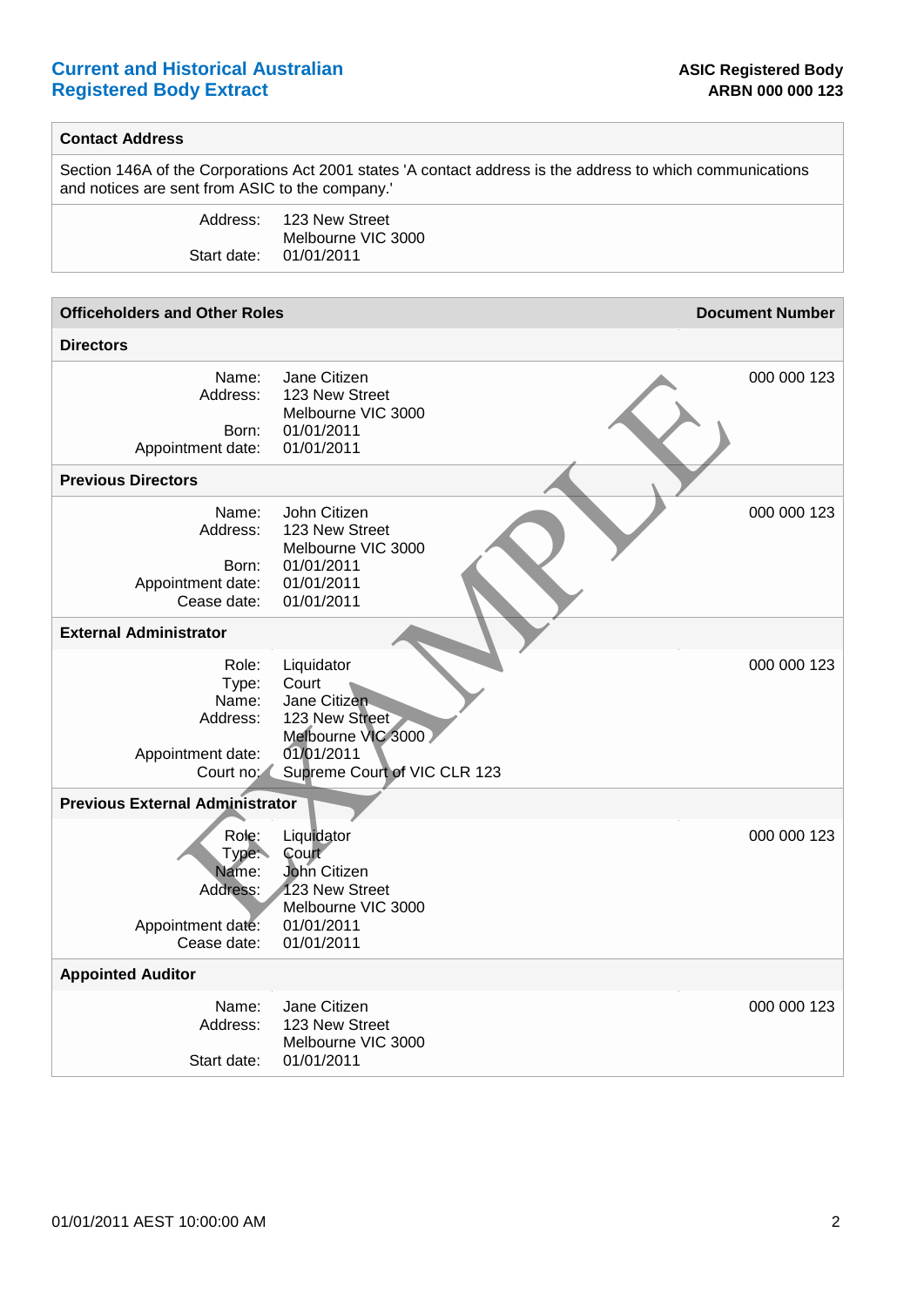000 000 123

#### **Previous Appointed Auditor**

| Name:       | John Citizen       |
|-------------|--------------------|
| Address:    | 123 New Street     |
|             | Melbourne VIC 3000 |
| Start date: | 01/01/2011         |
| Cease date: | 01/01/2011         |
|             |                    |

#### **Documents Relating to External Administration and/or Appointment of Controller**

This extract may not list all documents relating to this status. State and Territory records should be searched.

| Date received                                                                                                                                                                                                                                                                                                 | Form type                                                                                           | Date<br>processed | <b>Number</b><br>of pages | <b>Effective date</b> | <b>Document</b><br>number |  |  |  |
|---------------------------------------------------------------------------------------------------------------------------------------------------------------------------------------------------------------------------------------------------------------------------------------------------------------|-----------------------------------------------------------------------------------------------------|-------------------|---------------------------|-----------------------|---------------------------|--|--|--|
| 01/01/2011                                                                                                                                                                                                                                                                                                    | 123 Form Description                                                                                | 01/01/2011        | 1                         | 01/01/2011            | 000 000 123               |  |  |  |
|                                                                                                                                                                                                                                                                                                               |                                                                                                     |                   |                           |                       |                           |  |  |  |
|                                                                                                                                                                                                                                                                                                               |                                                                                                     |                   |                           |                       |                           |  |  |  |
| <b>Charges Summary</b>                                                                                                                                                                                                                                                                                        |                                                                                                     |                   |                           |                       |                           |  |  |  |
| On 30 January 2012, the Personal Property Securities Register (PPS Register) commenced. At that time ASIC<br>transferred all details of current charges to the PPS Register. ASIC can only provide details of satisfied charges<br>prior to that date.                                                        |                                                                                                     |                   |                           |                       |                           |  |  |  |
| www.ppsr.gov.au                                                                                                                                                                                                                                                                                               | Details of current charges, or charges satisfied since 30/01/2012 can be found on the PPS Register, |                   |                           |                       |                           |  |  |  |
| This extract may not contain all charges for corporation registered prior to 1991 and it may be advisable to also<br>search the State or Territory records held by ASIC.                                                                                                                                      |                                                                                                     |                   |                           |                       |                           |  |  |  |
| This extract may also not contain all deleted charges where provisional registration has been given but the<br>registration has lapsed prior to the commencement of the Corporations Act 2001 on 1 January 1991. Details of<br>those deleted charges have not been incorporated in ASIC historical registers. |                                                                                                     |                   |                           |                       |                           |  |  |  |
| Further details of deleted charges described below may be obtained by ordering Docimage copies. 'CHARGES<br>EXTRACTS' do not contain details of deleted charges.                                                                                                                                              |                                                                                                     |                   |                           |                       |                           |  |  |  |
| ASIC Charge 123123                                                                                                                                                                                                                                                                                            |                                                                                                     |                   |                           |                       |                           |  |  |  |
| Date and time registered:                                                                                                                                                                                                                                                                                     | Satisfied<br>Status:<br>01/01/2011 10:00<br>Eivod/flootim'<br>∟ר∩ס                                  |                   |                           |                       |                           |  |  |  |

#### **Charges Summary**

#### **ASIC Charge 123123**

| Status:                   | Satisfied                |
|---------------------------|--------------------------|
| Date and time registered: | 01/01/2011 10:00         |
| Fixed/floating:           | <b>BOTH</b>              |
| Date created:             | 01/01/2011               |
| Chargee/trustee:          | <b>ASIC BANK LIMITED</b> |
| Previous charge number:   | 123123                   |
|                           |                          |

| <b>Form</b><br>type | <b>Description</b> | <b>Date</b><br>lodged | <b>Processed</b> | <b>Number</b><br>of pages | <b>Document</b><br>number |
|---------------------|--------------------|-----------------------|------------------|---------------------------|---------------------------|
| 123                 | Form Description   | 01/01/2011            | YES              |                           | 000 000 123               |

#### **ASIC Charge 123124**

| Status:                   | DELETED          |
|---------------------------|------------------|
| Date and time registered: | 01/01/2011 10:00 |